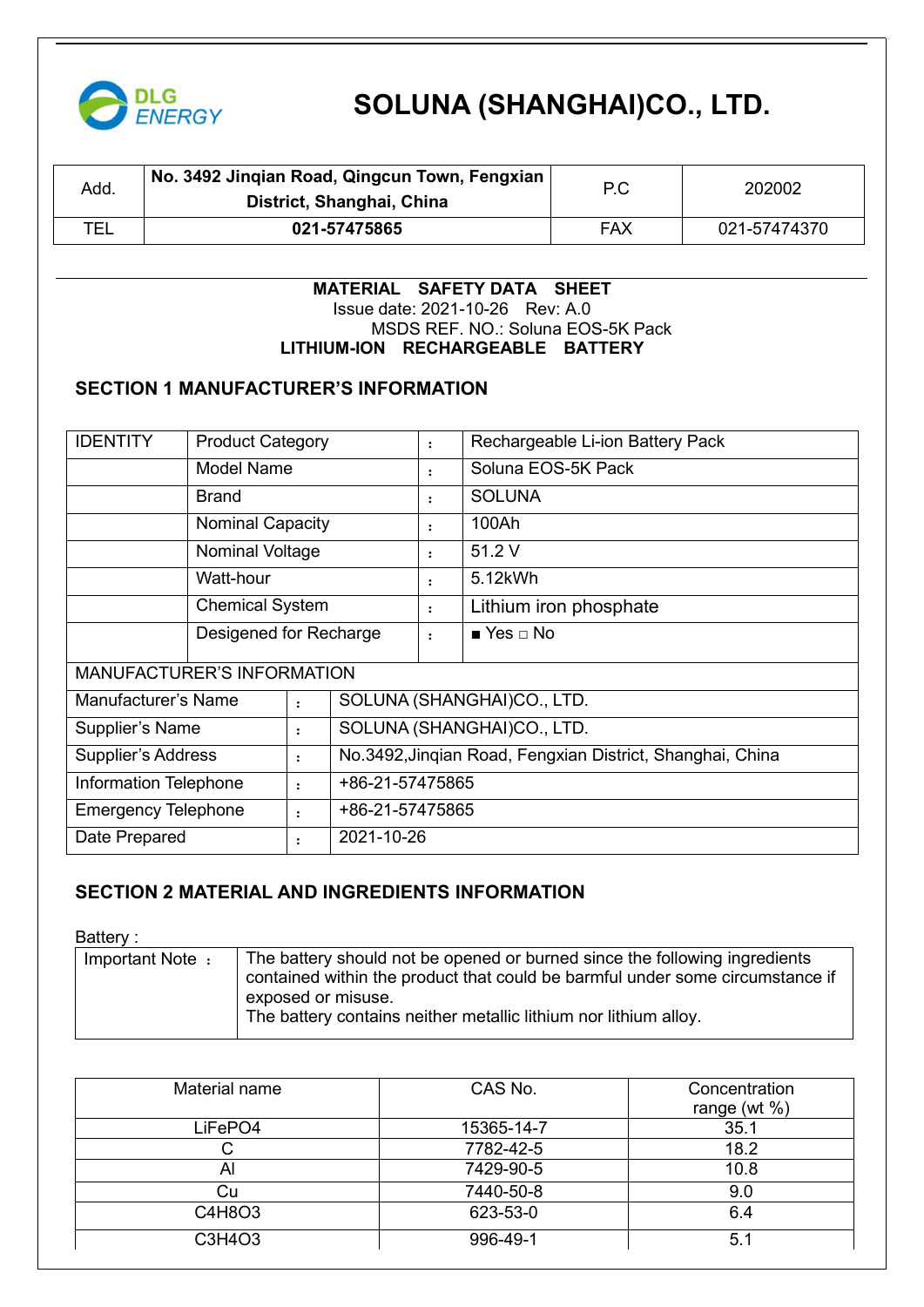

| No. 3492 Jinqian Road, Qingcun Town, Fengxian  <br>Add<br>District, Shanghai, China | P.C | 202002       |
|-------------------------------------------------------------------------------------|-----|--------------|
| TEL<br>021-57475865                                                                 | FAX | 021-57474370 |

| C3H6O3                  | 616-38-6    | 4.7          |
|-------------------------|-------------|--------------|
| LiPF6                   | 21324-40-3  | 2.7          |
| (C2H4)n                 | 9002-88-4   | 2.0          |
| Al2O3                   | 1344-28-1   | 1.9          |
| C4H6O3                  | 108-32-7    | 0.9          |
| (C2H2F2)n               | 24937-79-9  | 0.8          |
| C3H2O3                  | 872-36-6    | 0.7          |
| (C3H6)n                 | 9003-07-0   | 0.6          |
|                         | 308068-56-6 | 0.4          |
| (C4H8.C4H6)n            | 9003-55-8   | 0.4          |
|                         | 1333-86-4   | 0.4          |
| [C6H7O2(OH)2OCH2COONa]n | 9004-32-4   | 0.2          |
| <b>Pb</b>               | 7439-92-1   | Not Detected |
| Cd                      | 7440-43-9   | Not Detected |
| Hg                      | 7439-97-6   | Not Detected |
|                         |             |              |

#### **SECTION 3 HAZARDS IDENTIFICATION**

| Preparation hazards an<br>dclassification | Not dangerous with normal use. Do not dismantle, open or<br>shred Rechargeable Li-ion Polymer Battery the ingredients contained<br>withinor their ingredients products could be harmful.                                                                                                                                                                                                                                                                                                                                                                                                                                                                                                                                                                                                                                                                                                                                                                                                                        |
|-------------------------------------------|-----------------------------------------------------------------------------------------------------------------------------------------------------------------------------------------------------------------------------------------------------------------------------------------------------------------------------------------------------------------------------------------------------------------------------------------------------------------------------------------------------------------------------------------------------------------------------------------------------------------------------------------------------------------------------------------------------------------------------------------------------------------------------------------------------------------------------------------------------------------------------------------------------------------------------------------------------------------------------------------------------------------|
|                                           | Cell Apperance, Color, and Odor Solid object with no odor, Blue color.                                                                                                                                                                                                                                                                                                                                                                                                                                                                                                                                                                                                                                                                                                                                                                                                                                                                                                                                          |
| Primary Route(s) of Exposure              | These chemicals are contained in a sealed stainless steel<br>enclosure. Risk of exposure occurs only if the cell is mechanically,<br>thermally or electrically abused to the point of compromising the<br>enclosure. If this occurs, exposure to the electrolyte solution<br>contained within canoccur by Inhalation, Ingestion, Eye<br>contact and Skin contact                                                                                                                                                                                                                                                                                                                                                                                                                                                                                                                                                                                                                                                |
| <b>Potential Health Effects</b>           | <b>ACUTE (short term): see</b> Section 8 for exposure controls In the event<br>that this battery has been ruptured, the electrolyte solution contained<br>within the battery would be corrosive and can cause burns. Inhalation:<br>Inhalation of materials from a sealed battery is not an expected route<br>of exposure. Vapors or mists from a ruptured<br>battery may cause respiratory irritation.<br>Ingestion: Swallowing of materials from a sealed battery is not<br>an expected route of exposure. Swallowing the contents of an<br>open battery can cause serious chemical burns of mouth, esophagus,<br>and gastrointestinal tract.<br><b>Skin:</b> Contact between the battery and skin will not cause any<br>harm. Skin contact with contents of an open battery<br>can cause severeirritation or burns to the skin. Eye: Contact between<br>the battery and the eye will not cause any harm. Eye contact with<br>contents of an open battery can cause severe irritation<br>or burns to the eye. |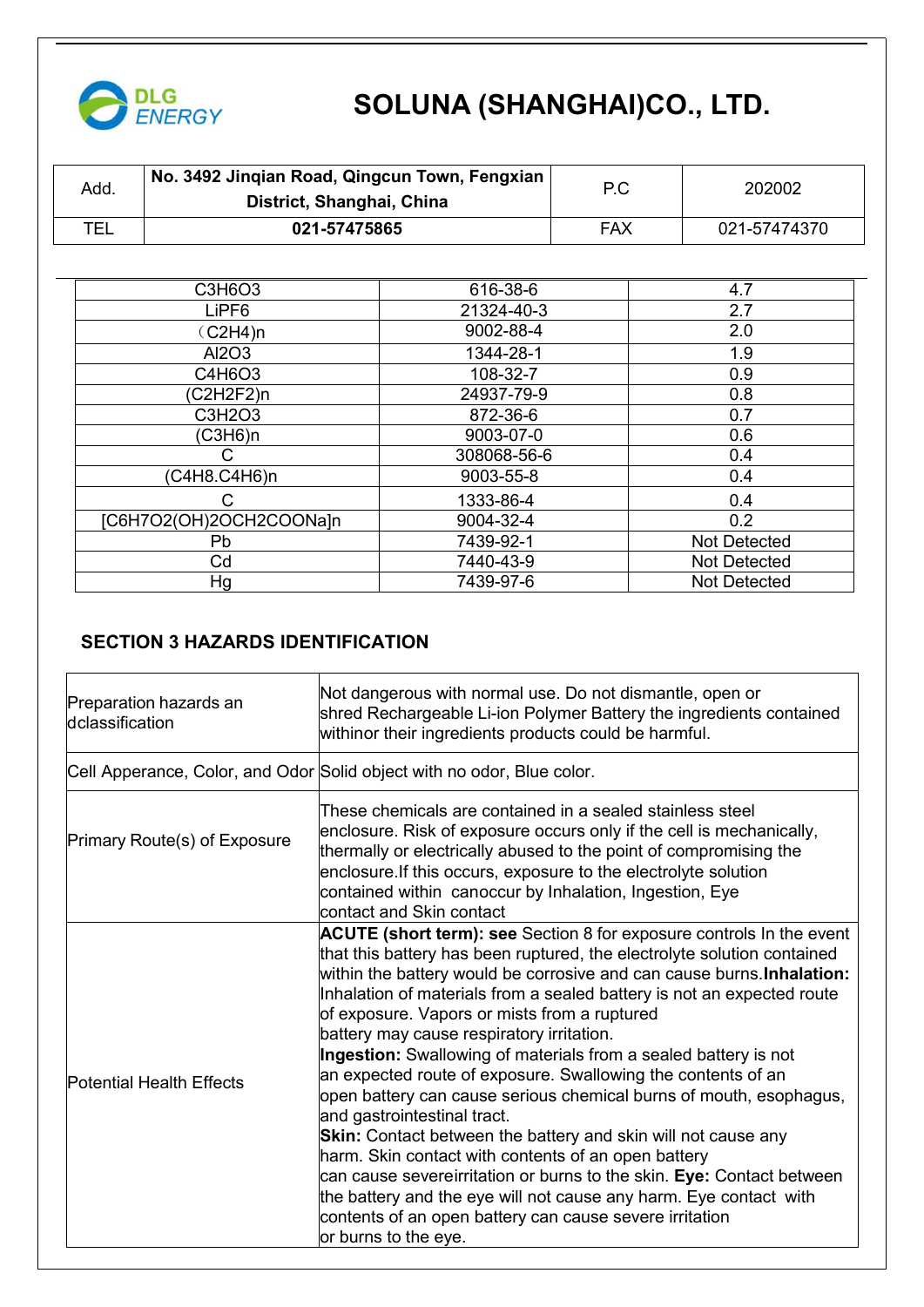

| Add. | No. 3492 Jingian Road, Qingcun Town, Fengxian<br>District, Shanghai, China | P.C | 202002       |
|------|----------------------------------------------------------------------------|-----|--------------|
| TEL  | 021-57475865                                                               | FAX | 021-57474370 |

|                                                     | <b>CHRONIC (long term):</b> see Section 11 for additional<br>toxicological data |
|-----------------------------------------------------|---------------------------------------------------------------------------------|
| <b>Medical Conditions Aggravate</b><br>dby Exposure | Not applicable                                                                  |
| Reported as carcinogen                              | Not applicable                                                                  |

## **SECTION 4 FIRST-AID MEASURES**

| Inhalation   | If contents of an opened battery are inhaled, remove source of contamination or move<br>victim to fresh air. Obtain medical advice.                                                                                                                                                                                                                                                                                                                                                              |
|--------------|--------------------------------------------------------------------------------------------------------------------------------------------------------------------------------------------------------------------------------------------------------------------------------------------------------------------------------------------------------------------------------------------------------------------------------------------------------------------------------------------------|
| Skin contact | If skin contact with contents of an open battery occurs, as quickly as possible remove<br>contaminated clothing, shoes and leather goods. Immediately flush with lukewarm, gently<br>flowing water for at least 30 minutes. If irritation or pain persists, seek medical attention.<br>Completely decontaminate clothing, shoes and leather goods before reuseor discard.                                                                                                                        |
| Eye contact  | If eye contact with contents of an open battery occurs, immediately flush the contaminated<br>eye(s) with lukewarm, gently flowing water for at least 30 minutes whileholding the eyelids<br>open. Neutral saline solution may be used as soon as it is available. If necessary, continue<br>flushing during transport to emergency care facility. Take care not to rinse contaminated<br>water into the unaffected eye or onto face.<br>Quickly transport victim to an emergency care facility. |
| Ingestion    | If ingestion of contents of an open battery occurs, never give anything by mouth if victim is<br>rapidly losing consciousness, or is unconscious or convulsing. Have victim rinse mouth<br>thoroughly with water. DO NOT INDUCE VOMITING. Have victim drink 60to 240 mL (2-8<br>oz.) of water. If vomiting occurs naturally, have victim lean forward to reduce risk of<br>aspiration. Have victim rinse mouth with water again. Quickly transport victim to an<br>emergency care facility.      |

#### **ECTION 5 FIRE-FIGHTING MEASURE**

| <b>Flammable Properties</b>       | In the event that this battery has been ruptured, the electrolyte solution<br>contain within the battery would be flammable. Like any sealed<br>container, battery cells may rupture when exposed to excessive heat;<br>this could result in the release of flammable or corrosive materials. |
|-----------------------------------|-----------------------------------------------------------------------------------------------------------------------------------------------------------------------------------------------------------------------------------------------------------------------------------------------|
| Suitable extinguishing Media      | Use extinguishing media suitable for the materials that are burning.                                                                                                                                                                                                                          |
| Unsuitable extinguishing<br>Media | Not available                                                                                                                                                                                                                                                                                 |
| <b>Explosion Data</b>             | Sensitivity to Mechanical Impact: This may result in<br>rupture in extremecases Sensitivity to Static Discharge:<br>Not Applicable                                                                                                                                                            |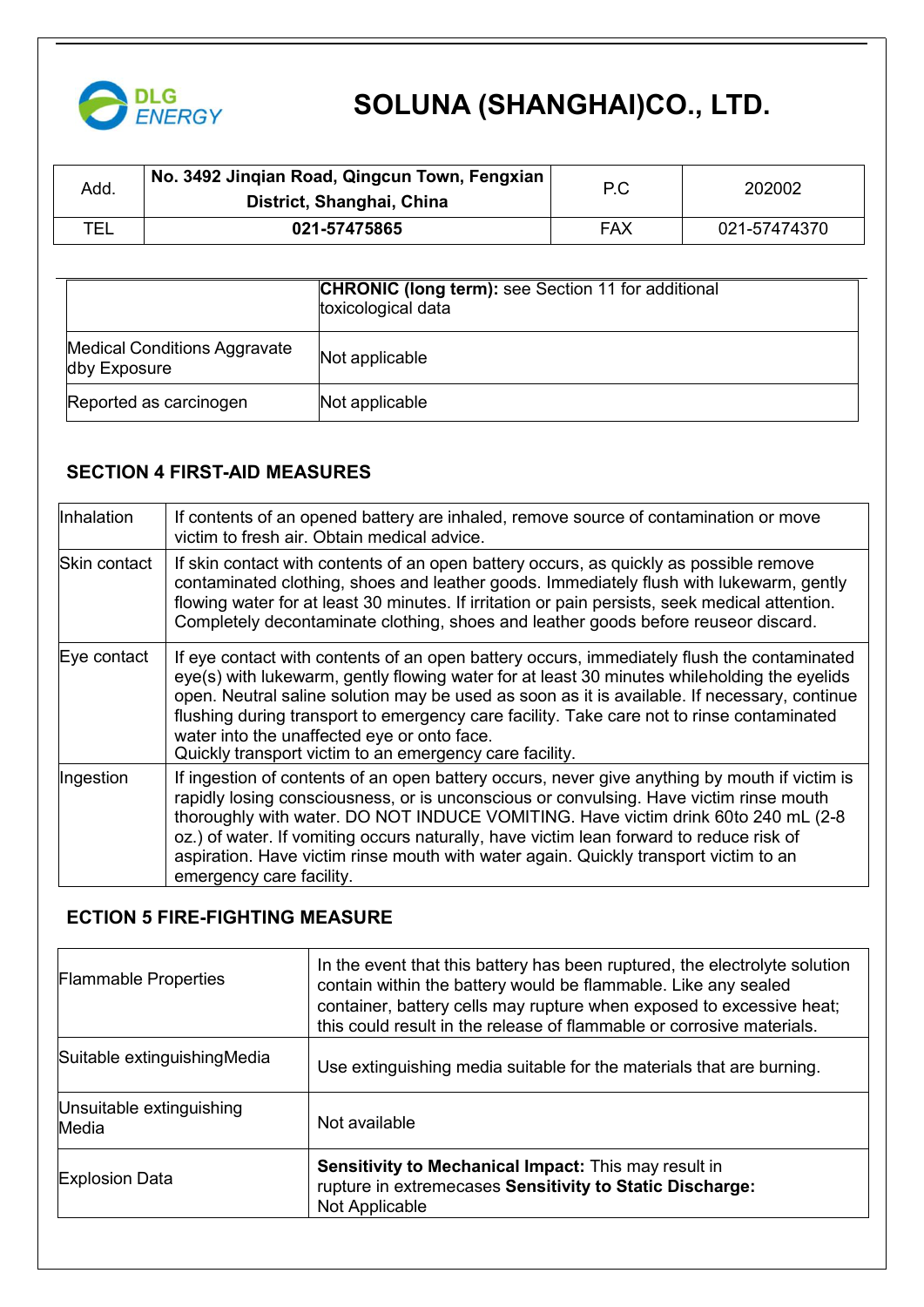

| Add. | $^\cdot$ No. 3492 Jinqian Road, Qingcun Town, Fengxian $\vert$<br>District, Shanghai, China | P.C        | 202002       |
|------|---------------------------------------------------------------------------------------------|------------|--------------|
| τ⊧ι  | 021-57475865                                                                                | <b>FAX</b> | 021-57474370 |

| Specific Hazards arisingfrom<br>the chemical            | Fires involving Rechargeable Li-ion Polymer Battery an be controlled<br>with water. Whenwater is used, however, hydrogen gas may evolve. In a<br>confined space, hydrogen gas can form an explosive mixture. In this<br>situation, smothering agents are recommended to extinguish the fire                                                  |
|---------------------------------------------------------|----------------------------------------------------------------------------------------------------------------------------------------------------------------------------------------------------------------------------------------------------------------------------------------------------------------------------------------------|
| Protective Equipment and<br>precautions forfirefighters | As for any fire, evacuate the area and fight the fire from a safe distance.<br>Wear a pressure-demand, self-contained breathing apparatus and full<br>protective gear. Fight fire from a protected location or a safe distance.<br>Use NIOSH/MSHA approved full-face self-contained breathing<br>apparatus (SCBA) with full protective gear. |
| <b>NFPA</b>                                             | Health: 0 Flammability: 0 Instability: 0                                                                                                                                                                                                                                                                                                     |

## **SECTION 6 ACCIDENTAL RELEASE MEASURES**

| Personal Precautions,<br>protective equipment,<br>and emergency<br>procedures | Restrict access to area until completion of clean-up. Donot touch the spilled<br>material. Wear adequate personalprotective equipment as indicated in<br>Section 8.                                                                                                                                                                          |
|-------------------------------------------------------------------------------|----------------------------------------------------------------------------------------------------------------------------------------------------------------------------------------------------------------------------------------------------------------------------------------------------------------------------------------------|
| <b>Environmental Precautions</b>                                              | Prevent material from contaminating soil and fromentering sewers or<br>waterways.                                                                                                                                                                                                                                                            |
| Methods and materials for<br>Containment                                      | Stop the leak if safe to do so. Contain the spilled liquid with dry sand or earth.<br>Clean up spills immediately.                                                                                                                                                                                                                           |
| Methods and materials for<br>cleaning up                                      | Absorb spilled material with an inert absorbent (dry sand or earth). Scoop<br>contaminated absorbent into an acceptable waste container. Collect all<br>contaminated absorbent and dispose of according to directions in Section 13.<br>Scrub the area with detergent and water; collect all contaminated wash water<br>for proper disposal. |

### **SECTION 7 PERCAUTIONS FOR SAFE HANDLING AND USE**

| <b>Handling</b> | Don't handling Lithium ion cell in metalwork. Do not open, dissemble,<br>crush or burn battery. Ensure goodventilation/exhaustion at the<br>workplace. Prevent formation of dust.<br>Information about protection against explosions andfires: Keep ignition sources<br>away- Do not smoke.              |
|-----------------|----------------------------------------------------------------------------------------------------------------------------------------------------------------------------------------------------------------------------------------------------------------------------------------------------------|
| <b>Storage</b>  | If the Lithium ion cell are subject to storage for such a long term as more than<br>3 months, it is recommended torecharge the Lithium ion cell periodically.<br>3 months: -10 $\degree$ C ~+40 $\degree$ C, 45 to 85%RH<br>And recommended at $0^{\circ}$ $\sim$ +35 $^{\circ}$ for long periodstorage. |
|                 | The capacity recovery rate in the delivery state (50% capacity of fully<br>charged) after storage is assumed to be80% or more.                                                                                                                                                                           |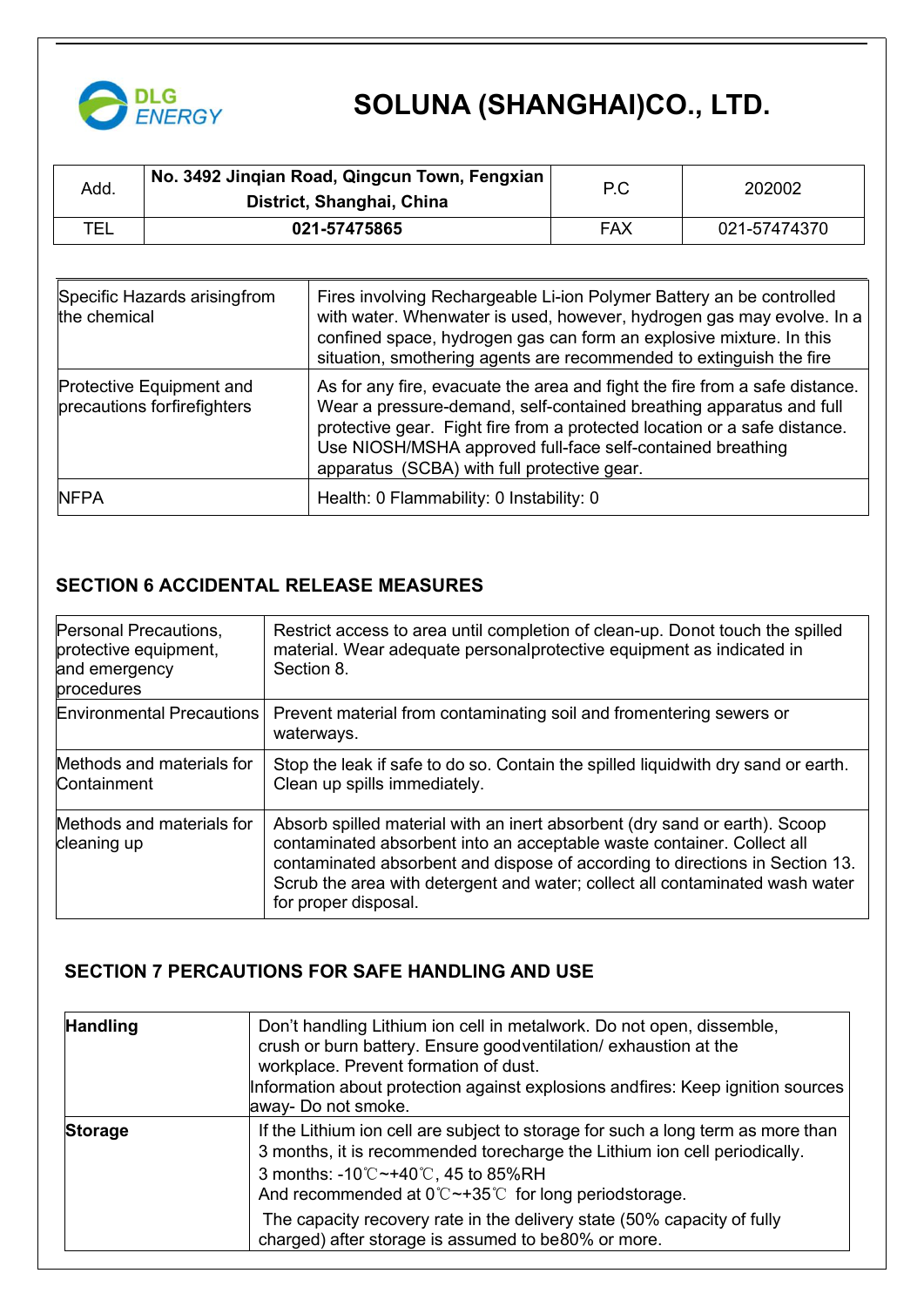

| Add | No. 3492 Jingian Road, Qingcun Town, Fengxian<br>District, Shanghai, China | P.C | 202002       |
|-----|----------------------------------------------------------------------------|-----|--------------|
| TEL | 021-57475865                                                               | FAX | 021-57474370 |

| The voltage for a long time storage shall be 50.4V-54.4Vrange.<br>Do not storage Rechargeable Li-ion Polymer Battery haphazardly in a box<br>or drawer where they may short-circuit each other or be short-circuited by<br>other metalobjects. Keep out of reach of children. |  |
|-------------------------------------------------------------------------------------------------------------------------------------------------------------------------------------------------------------------------------------------------------------------------------|--|
| Do not expose Rechargeable Li-ion Polymer Battery toheat or fire. Avoid<br>storage in direct sunlight.<br>Do not store together with oxidizing and acidicmaterials.                                                                                                           |  |

## **SECTION 8 ECOLOGICAL INFORMATION**

| <b>Engineering Controls</b>          | Use local exhaust ventilation or other engineering controls to control<br>sources of dust, mist, fumes andvapor.                                  |
|--------------------------------------|---------------------------------------------------------------------------------------------------------------------------------------------------|
|                                      | Keep away from heat and open flame. Store in a cool, dry place.                                                                                   |
| <b>Personal Protective</b>           | <b>Respiratory Protection: Not necessary under normalconditions.</b>                                                                              |
| Equipment                            | Skin and body Protection: Not necessary under normal conditions, Wear<br>neoprene or nitrile rubbergloves if handling an open or leaking battery. |
|                                      | Hand protection: Wear neoprene or natural rubber material gloves if handling<br>an open or leaking battery.                                       |
|                                      | Eye Protection: Not necessary under normal conditions, Wear safety glasses<br>if handling an open orleaking battery.                              |
| <b>Other Protective</b><br>Equipment | Have a safety shower and eye wash fountain readilyavailable in the<br>limmediate work area.                                                       |
| Hygiene Measures                     | Do not eat, drink, or smoke in work area. Maintain goodhousekeeping.                                                                              |
|                                      |                                                                                                                                                   |

## **SECTION 9 PHYSICAL AND CHEMICAL PROPERTIES**

|                                                           | Form: Solid     |
|-----------------------------------------------------------|-----------------|
| <b>Physical State (Cell)</b>                              | Color: Blue     |
|                                                           | Odour: Monotony |
| Change in condition:                                      | Not applicable  |
| pH, with indication of the<br>concentration               | Not applicable  |
| Melting point/freezing point                              | Not available.  |
| Boiling Point, initial boiling<br>point and Boilingrange: | Not available.  |
| <b>Flash Point</b>                                        | Not available.  |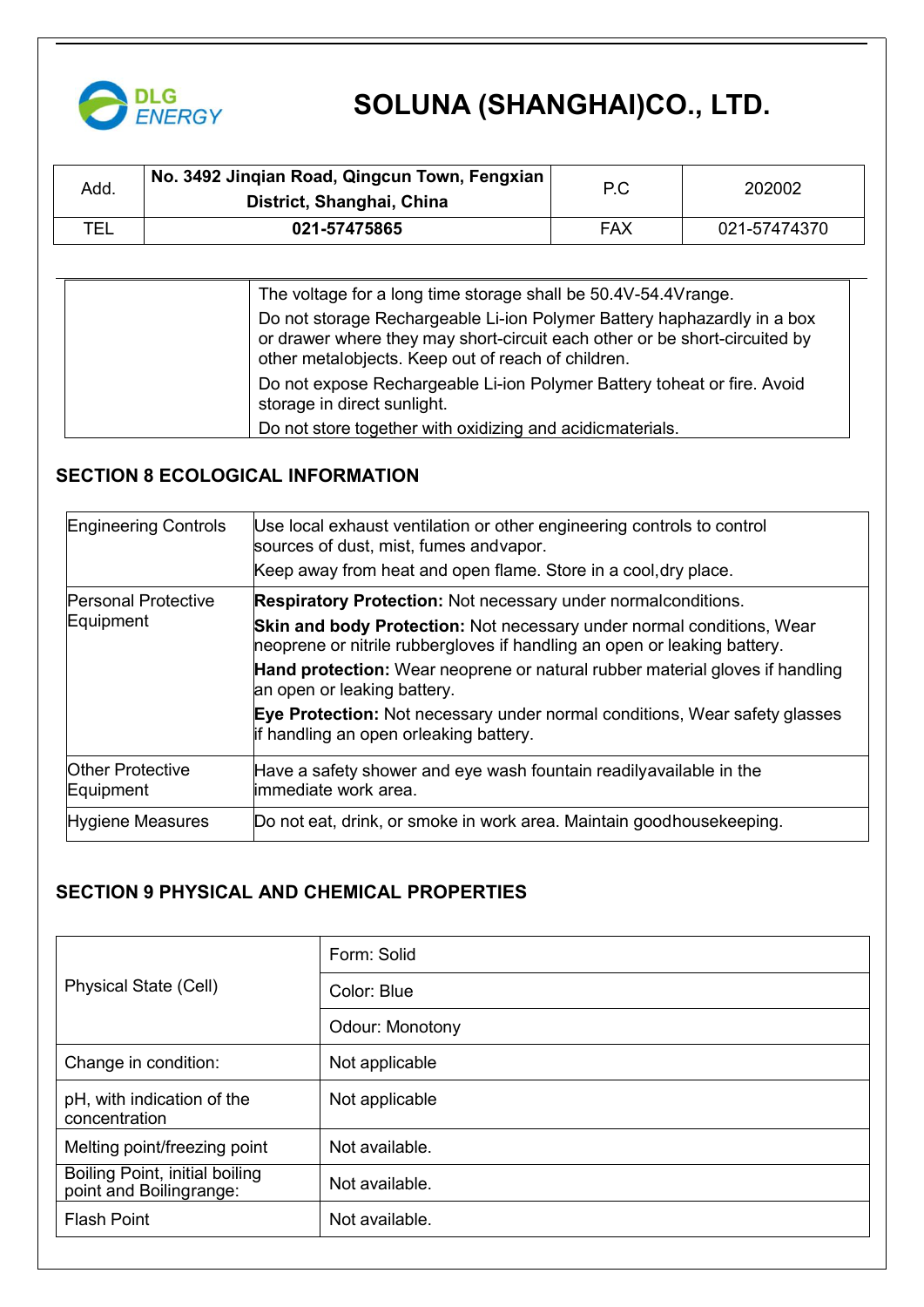

| Add. | No. 3492 Jingian Road, Qingcun Town, Fengxian<br>District, Shanghai, China | P.C | 202002       |
|------|----------------------------------------------------------------------------|-----|--------------|
| TEL  | 021-57475865                                                               | FAX | 021-57474370 |

| Upper/lower flammability or<br>explosive limits | Not available.  |
|-------------------------------------------------|-----------------|
| Vapor Pressure:                                 | Not applicable  |
| Vapor Density: $(Air = 1)$                      | Not applicable  |
| Density/relative desity                         | Not available.  |
| Solubility in Water:                            | Insoluble       |
| n-octanol/water partition<br>coefficient        | Not available.  |
| Auto-ignition temperature                       | $130^{\circ}$ C |
| Decomposition temperature                       | Not available.  |
| Odout threshold                                 | Not available.  |
| Evaporation rate                                | Not available.  |
| Flammability (soil, gas)                        | Not available.  |
| Viscosity                                       | Not applicable  |

### **SECTION 10 STABILITY AND REACTIVITY**

| Stability                                                          | The product is stable under normal conditions.                                                                |
|--------------------------------------------------------------------|---------------------------------------------------------------------------------------------------------------|
|                                                                    | Do not subject Rechargeable Li-ion Polymer Battery tomechanical<br>shock.                                     |
| Conditions to Avoid (e.g. static<br>discharge, shock or vibration) | Vibration encoutered during transportation does notcause leakage, fire<br>or explosion.                       |
|                                                                    | Do not disassemble, crush, short or install with incorrect polarity. Avoid<br>mechanical or electrical abuse. |
| Incompatible Materials                                             | Not Available                                                                                                 |
| Hazardous Decomposition<br>Products                                | This material may release toxic fumes if burned<br>or exposed to fire                                         |
| Possibility of Hazardous Reaction                                  | Not Available                                                                                                 |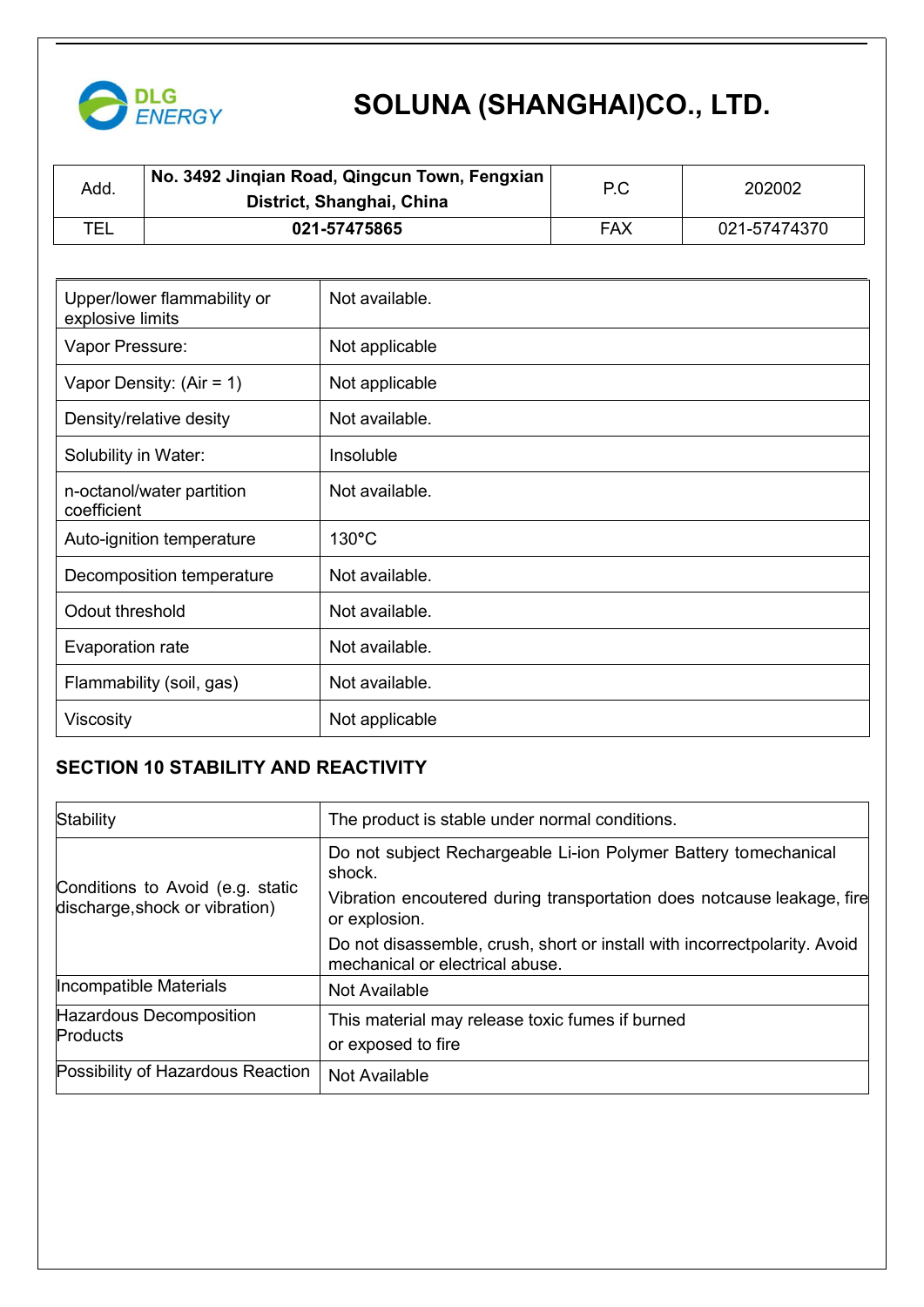

## **DLG ENERGY (SHANGHAI)CO., LTD.**

| Add. | No. 3492 Jinqian Road, Qingcun Town, Fengxian<br>District, Shanghai, China | IP.C | 202002       |
|------|----------------------------------------------------------------------------|------|--------------|
| ᄃᄂ   | 021-57475865                                                               | FAX  | 021-57474370 |

#### **SECTION 11 TOXICOLOGICAL INFORMATION**

| <b>Irritation</b>                               | Risk of irritation occurs only if the cell is mechanically,<br>thermally or electrically abused to the point of<br>compromising the enclosure. If this occurs, irritation to the skin,<br>eyes and respiratory tract may occur. |  |
|-------------------------------------------------|---------------------------------------------------------------------------------------------------------------------------------------------------------------------------------------------------------------------------------|--|
| Sensitization                                   | Not Available                                                                                                                                                                                                                   |  |
| Neurological Effects                            | Not Available                                                                                                                                                                                                                   |  |
| Teratoaenicitv                                  | Not Available                                                                                                                                                                                                                   |  |
| Reproductive Toxicity                           | Not Available                                                                                                                                                                                                                   |  |
| Mutagenicity (Genetic<br>Effects)               | Not Available                                                                                                                                                                                                                   |  |
| <b>Toxicologically Synergistic</b><br>Materials | Not Available                                                                                                                                                                                                                   |  |

## **SECTION 12 ECOLOGICAL INFORMATION**

|                                    | Water hazard class 1(Self-assessment): slightly                                                                   |  |  |
|------------------------------------|-------------------------------------------------------------------------------------------------------------------|--|--|
| General note:                      | hazardous for water.                                                                                              |  |  |
|                                    | Do not allow undiluted product or large quantities of it to<br>reach ground water, water course or sewage system. |  |  |
| Anticipated behavior of a chemical |                                                                                                                   |  |  |
| productin environment/possible     | Not Available                                                                                                     |  |  |
| environmental                      |                                                                                                                   |  |  |
| impace/ecotoxicity                 |                                                                                                                   |  |  |
| Mobility in soil                   | Not Available                                                                                                     |  |  |
| Persistence and Degradability      | Not Available                                                                                                     |  |  |
| Bioaccumulation potential          | Not Available                                                                                                     |  |  |
| <b>Other Adverse Effects</b>       | Not Available                                                                                                     |  |  |
|                                    |                                                                                                                   |  |  |

## **SECTION 13 DISPOSAL CONSIDERATIONS**

Product disposal recommendation: Observe local, state and federal laws and regulations. Packaging disposal recommendation: Be aware discarded batteries may cause fire, tape the battery terminalsto insulate them. Don't disassembly the battery. Completely discharge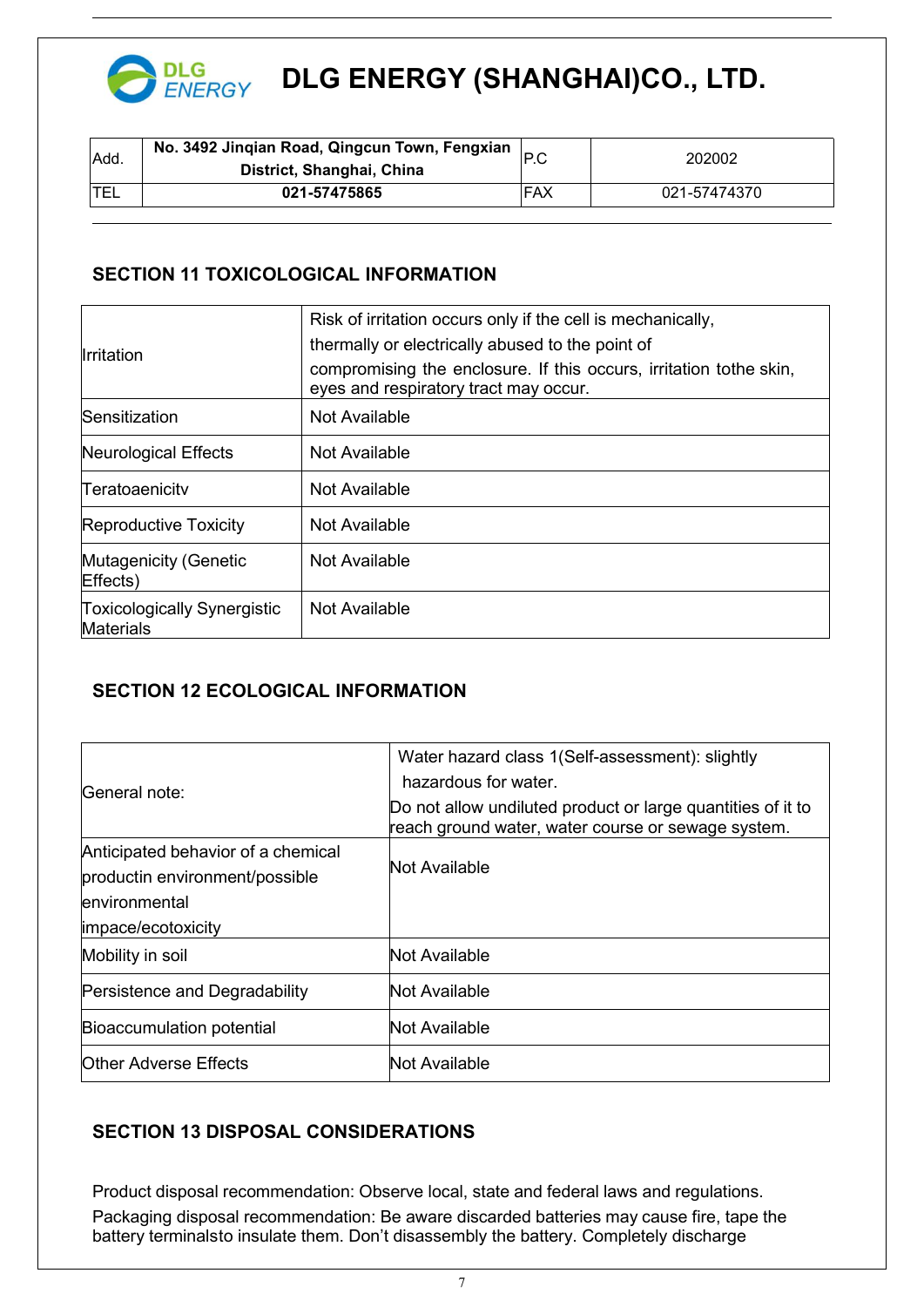

## **DLG ENERGY (SHANGHAI)CO., LTD.**

| Add. | No. 3492 Jinqian Road, Qingcun Town, Fengxian<br>District, Shanghai, China |     | 202002       |
|------|----------------------------------------------------------------------------|-----|--------------|
|      | 021-57475865                                                               | FAX | 021-57474370 |

containers (no tear drops, no powder rest, scraped carefully). Containers may be recycled or re-used. Observe local, state and federal laws and regulations.

### **SECTION 14 Transport information**

The Lithium ion cell tested according to the requirements of the UN manual of tests and Critera,PartIII,subsection 38.3.

Lithium ion cell according to Section IA of Packing Instruction 965, or Section I of Packing

Instrution 966~967 of the 2021 IATA Dangerous Goods regulations 62nd Edition may be transported.and ApplicableU.S.DOT regulations for the safe transport of Rechargeable Li-ion Polymer Battery.

More information concerning shipping, testing, marking and packaging can be obtained from label master at[http://www.labelmaster.com/.](http://www.labelmaster.com/)

The packaging shall be adequate to avoid mechanical damage during transport,handling and stacking.Thematerials and pack design shall be chosen so as to prevent the development of unintentional electrical conduction,corrosion of the terminals and ingress of moisture.

The package must be handled with care and that a flammability hazard exists if the package is damaged.

Each package must be labeled with a Rechargeable Li-ion Polymer Battery handling label or in addition tobe Class 9 hazard label.

Lithium-ion batteries can be treated as"Non-dangerous goods" under the United Nations Recommendations onthe Transport of Dangerous Goods, Special Provision 188, provided that packaging is strong and prevent the products from short-circuit.

With regard to transport, the following regulations are cited and considered:

-The International Civil Aviation Organization (ICAO) Technical Instructions.

-The International Air transport Association (IATA) Dangerous Goods

Regulations.UN number of lithium battery: Un3480 or Un3481;

UN Proper shipping name/Description (technical name): Lithium ion batteries or Lithium ion batteriesContained in equipment or Lithium ion batteries packed with equipment.

-The International Maritime Dangerous Goods (IMDG) Code.

For Lithium-ion batteries by sea,provided that packaging is strong and prevent the products from short-circuit. UN number of lithium battery: Un3480 or Un3481:

UN Proper shipping name/Description (technical name): Lithium ion batteries or Lithium ion batteriesContained in equipment or Lithium ion batteries packed with equipment.

-The US Hazardous Materials Regulation (HMR) pursuant to a final rule issued by RSPA

-The Office of Hazardous Materials Safety within the US Department of Transportations' (DOT) Research andSpecial Programs Administration (RSPA)

#### **SECTION 15 REGULATORY INFORMATION**

OSHA hazard communication standard (29 CFR 1910.1200)

√ Hazardous Non-hazardous